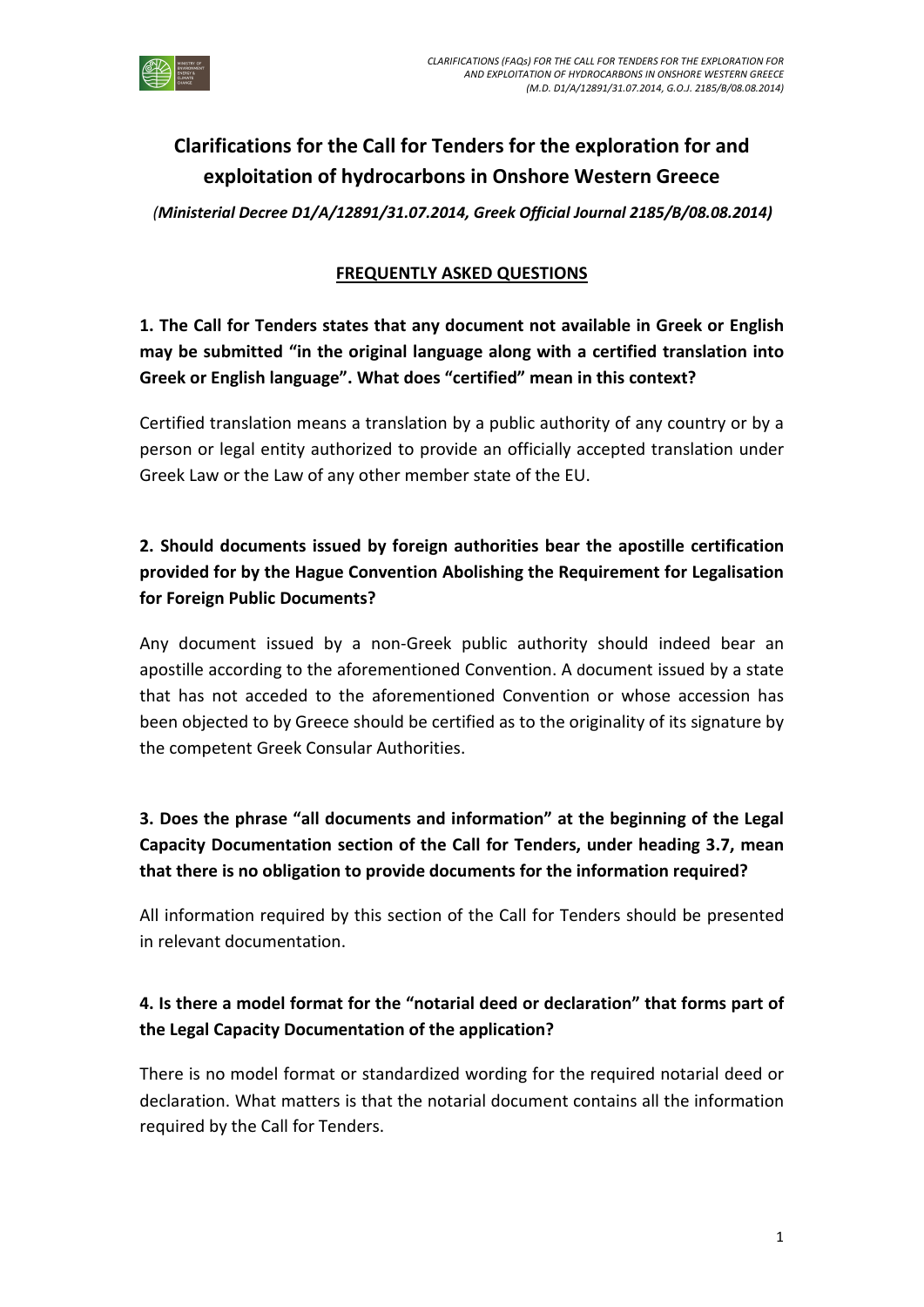

5. Who is supposed to issue the Registration Certificate and provide "the name of any sovereign state or legal entity or national of any sovereign state that directly or indirectly holds 50% or more of the voting shares of the Applicant or otherwise has an interest that constitute control", as parts of the Legal Capacity Documentation of the application?

The Registration Certificate must be issued by the public authority competent to issue such certificates according to the law under which the company is registered. The "name of any sovereign state or legal entity or national of any sovereign state that directly or indirectly holds 50% or more of the voting shares of the Applicant or otherwise has an interest that constitute control" must be provided by the competent organ according to the law under which the company is registered or, in case there is no relevant legal provision, according to the company's own articles of association. In case there is no relevant provision either in the law or in the company's own articles of association, the name must be provided by the company's executive board.

### 6. Regarding the "first class bank acceptable to the Ministry" requirement contained in the Call for Tenders, does it have to be a Greek bank or a foreign bank with a presence in Greece?

Guarantees may be provided by any first class bank lawfully operating in the EU with a branch in Athens or with an established correspondent banking relationship with a first class bank in Athens.

### 7. The Call for Tenders demands that the Applicant include official documentation certifying that the Applicant does not fall within the following parameters:

c) has been convicted of an offence concerning its professional activity by a judgment which has the force of res judicata;

d) has committed an act of professional misconduct in the course of its business or profession;

e) has made false statements or misrepresentations in providing any information required under the law, or has failed to provide such information.

#### Do these provisions refer to the Applicant companies themselves or to the natural persons that participate in their administration and representation bodies?

The aforementioned documentation concerns only the natural persons who have executive powers and may bind the company.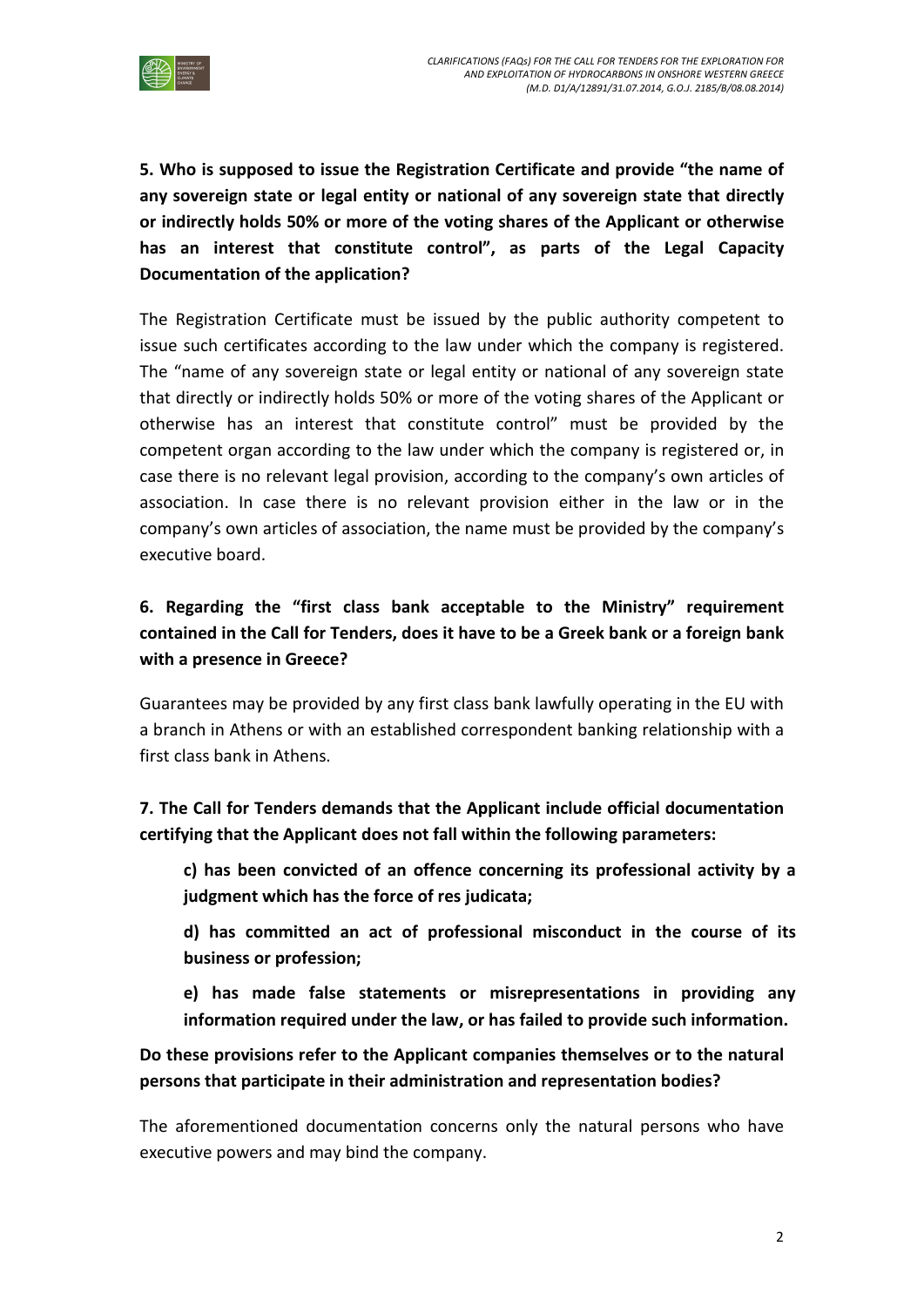

### 8. Does the reference to "an act of professional misconduct" in the provision (d) mentioned above apply to current and ex public servants only and therefore not to private law companies?

The aforementioned provision applies to any individuals who either have been or still are subject to disciplinary supervision by a public authority or professional body.

# 9. The two provisions numbered (1) and (2) under heading 3.7 of the Call for Tenders are joined with an "or" in the English version but with an "and" ("και") in the Greek version of the text. Are the two provisions linked disjunctively or conjunctively?

The two aforementioned provisions are linked disjunctively. In other words, the Application Letter shall be accompanied either by the documentation described under (1) or by the documentation described under (2).

## 10. In the Greek version of the Call for Tenders, the Applicant's Representative is referred to sometimes as "Εκπρόσωπος του Αιτούντος" and at other times as "Αντιπρόσωπος του Αιτούντος". Is there a difference between the two terms?

Both these terms have the same meaning in the Call for Tenders, namely "Applicant's Representative" and are used interchangeably.

## 11. In case of participation of a newly established company (100% owned by a parent company) which does not have Balance Sheet, Income Statement or other required financial documents to prove its own financial capabilities, the financial documents of the parent company can be submitted instead?

According to the second paragraph of the Financial Capacity Documentation section of the Call for Tenders, financial documentation shall include the financial structure of the Applicant and its ultimate parent company, if any, including annual reports, audited balance sheets and profit and loss statements for the past three (3) years, and any reports which the Applicant or its ultimate parent company may have filled to competent authorities responsible for securities regulation during that period.

### 12. The Bid Guarantee of EUR 100,000 should be for each Applicant, no matter how many blocks a company is bidding for, or for each Block Area an Applicant bids for.

The Bid Guarantee of EUR 100,000 is valid for each Application (per Block), provided by the Applicant either it is a single legal entity or a Consortium.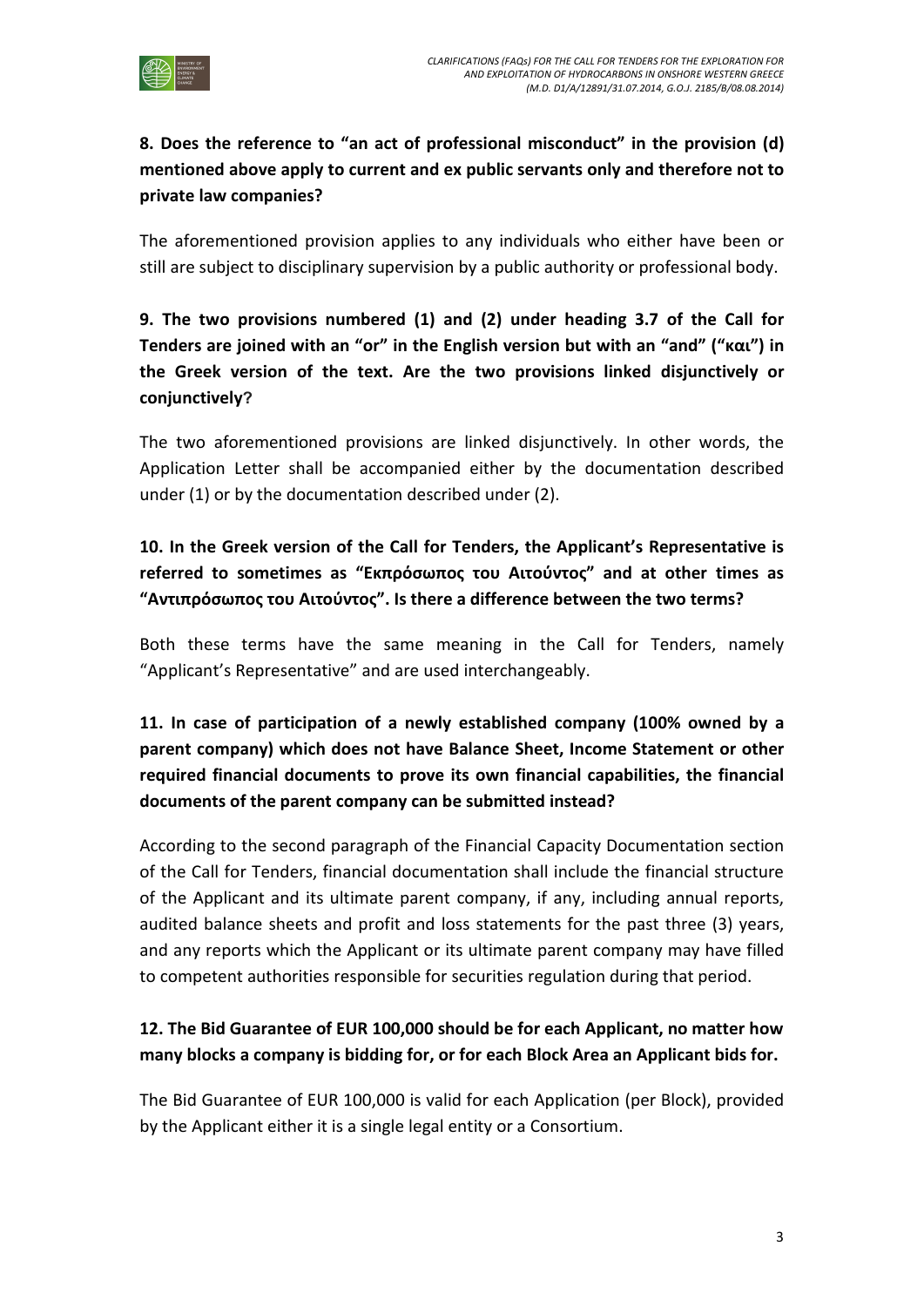

### 13. In case the bidder is a consortium, separate Bid Guarantees that together cover the whole amount requested will be acceptable?

One Bid Guarantee that covers the whole amount requested will be preferable.

14. Does the phrase "the Evaluation Committee will invite Applicants to negotiate competitively" at the forth bullet of the Evaluation Procedure section of the Call for Tenders, under heading 4.2, mean that each Applicant will be officially informed of the other competitive offers and will be asked to "negotiate competitively" by matching or exceeding them?

Applicants, when invited to negotiations, will officially informed about their own deficiencies and will be asked to improve them.

15. Does the phrase "more than one Applicant may be invited to negotiate" at the forth bullet of the Evaluation Procedure section of the Call for Tenders, under heading 4.2, mean that the Evaluation Committee may not invite another Applicant if the "best offer" is in its satisfaction? How many Applicants will invite and on which criteria based on?

Applicants financially and technically qualified may be invited to negotiate on the biddable items. Any "best offer" according to an Applicant's criteria, can become "better" through negotiations.

### 16. How does the mark scheme work for the "technical criteria" (i.e. total length of 2D seismic, number of wells) and "financial commitment"?

Technical criteria are directly linked to the quality and the timeframe of the minimum exploration work programme for each exploration Phase, as indicated in the Biddable Items section of the Call for Tenders, under heading 1.

Therefore, each proposed work will be assessed in conjunction to the exploration strategy applied for and to the financial commitment (Minimum Expenditure). Any numbers provided are meaningless if not accompanied by precise documentation and realistic financial commitment.